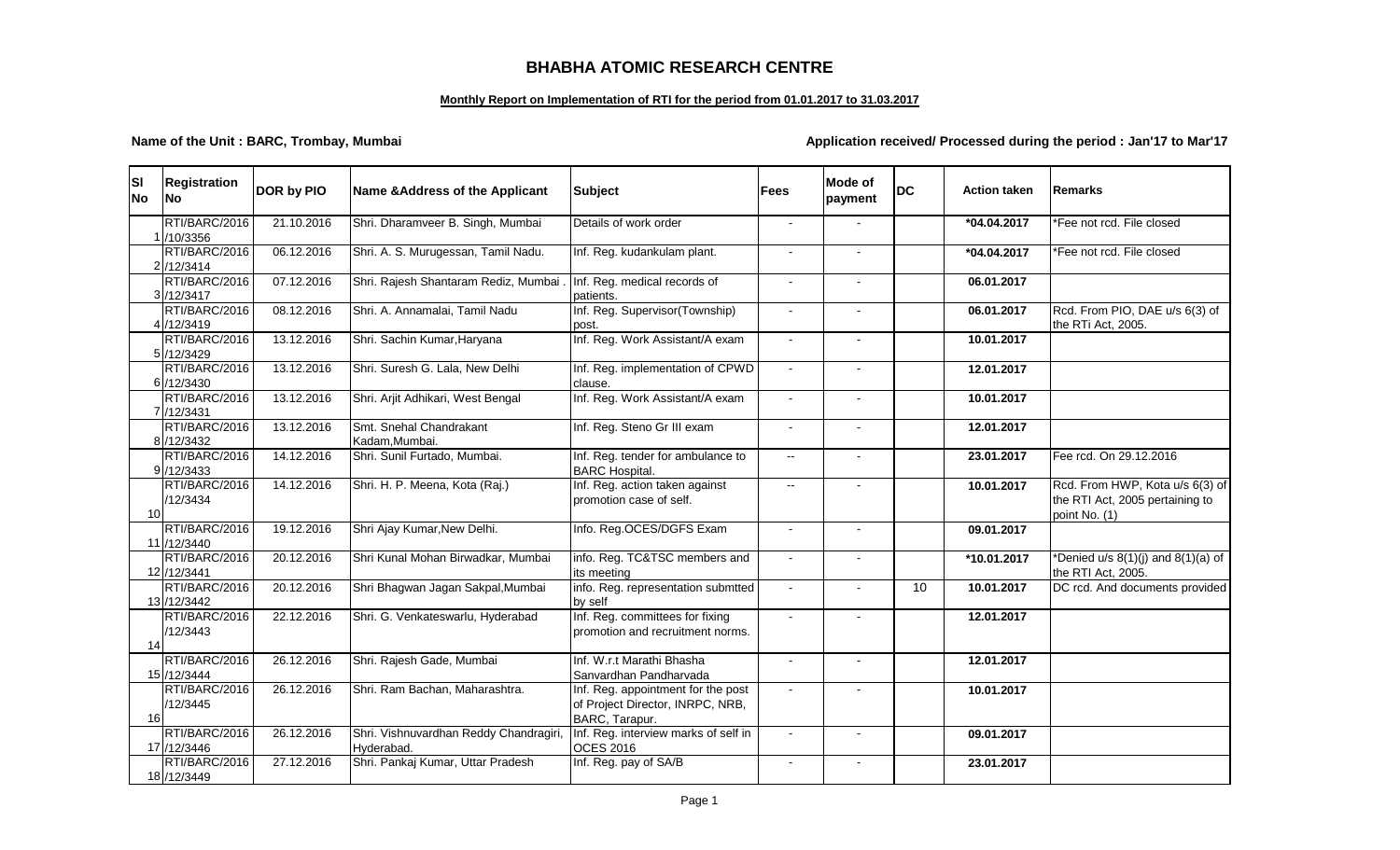| ΙSΙ<br><b>No</b> | <b>Registration</b><br>No        | DOR by PIO | Name & Address of the Applicant                                  | <b>Subject</b>                                                                         | <b>Fees</b>              | Mode of<br>payment                     | <b>DC</b> | <b>Action taken</b> | <b>Remarks</b>                                                              |
|------------------|----------------------------------|------------|------------------------------------------------------------------|----------------------------------------------------------------------------------------|--------------------------|----------------------------------------|-----------|---------------------|-----------------------------------------------------------------------------|
| 19               | RTI/BARC/2016<br>/12/3450        | 27.12.2016 | Shri. Radhakrishnan, Kerala.                                     | Inf. Reg. career progression of<br>employee having Diploma in Engg.                    |                          |                                        |           | 23.01.2017          |                                                                             |
|                  | RTI/BARC/2016<br>20 /12/3451     | 28.12.2016 | Shri. Ram Bachan, Maharashtra.                                   | Inf. Reg. transfer of self                                                             | $\overline{\phantom{a}}$ |                                        |           | **19.01.2017        | **Trfd. To PIO, BARC, Tarapur,<br>u/s 6(3) of the RTi Act, 2005.            |
|                  | RTI/BARC/2016<br>21 /12/3452     | 28.12.2016 | Shri. Mohan Lavoori, Hyderabad                                   | Inf. Reg additional increments.                                                        | $\sim$                   | $\overline{\phantom{a}}$               |           | $*25.01.2017$       | *Denied u/s 2(f) of the RTI                                                 |
|                  | RTI/BARC/2016<br>22 /12/3453     | 29.12.2016 | Shri. Sanjay Parshuram Warule,<br><b>IMumbai</b>                 | Inf. Reg. rect. For the post of<br>Canteen Attendant.                                  | $\overline{\phantom{a}}$ |                                        |           | *04.04.2017         | *Fee not rcd. File closed                                                   |
|                  | RTI/BARC/2016<br>23 / 12/3453(1) | 28.12.2016 | Shri. Sriharikumar Vadlapudi, Andhra<br>Pradesh.                 | Inf. Reg. interview marks of self in<br><b>OCES</b>                                    | $\sim$                   | $\overline{\phantom{a}}$               |           | 23.01.2017          |                                                                             |
|                  | RTI/BARC/2017<br>24 /01/3454     | 02.01.2017 | Dr. Biplab Ghosh, Madhya Pradesh.                                | Inf. Reg. CHSS card                                                                    |                          | Online                                 |           | 23.01.2017          |                                                                             |
|                  | RTI/BARC/2017<br>25 /01/3455     | 02.01.2017 | Shri. Santosh Dashrath Jadhav, Nashik                            | Inf. Reg. retirement benefits of<br><b>BARC</b> employee                               |                          | <b>Court Fee</b><br>stamp              |           | $*04.04.2017$       | *Fee not rcd. File closed                                                   |
|                  | RTI/BARC/2017<br>26 /01/3456     | 02.01.2017 | Shri. K. Praveen Kumar, Telangana.                               | Inf. Reg. radiation protection<br>certificate                                          | 10                       | <b>IPO</b>                             |           | **17.01.2017        | **Trfd. To PIO, AERB, u/s 6(3) of<br>the RTI Act, 2005.                     |
|                  | RTI/BARC/2017<br>27 /01/3457     | 02.01.2017 | Shri. Senthilkumar K, Tamil Nadu                                 | Inf. Reg. rect. For Radiation Safety<br>Officer Level post                             |                          | Online                                 |           | 23.01.2017          |                                                                             |
|                  | RTI/BARC/2017<br>28 /01/3458     | 02.01.2017 | Shri. Senthilkumar K, Tamil Nadu                                 | In. reg. rect. Guidelines of Diploma<br>radiotherapy                                   |                          | Online                                 |           | **17.01.2017        | **Trfd. To PIO, AERB, u/s 6(3) of<br>the RTI Act, 2005.                     |
|                  | RTI/BARC/2017<br>29 /01/3459     | 02.01.2017 | Shri Suraj Kumar Keshri, Delhi                                   | Info reg. OCES/DGFS-2016 Marks                                                         |                          | Online                                 |           | 23.01.2017          |                                                                             |
|                  | RTI/BARC/2017<br>30 /01/3460     | 02.01.2017 | Ms. Prathipa, Tamil Nadu                                         | info. Reg. Radiotherapy technician                                                     |                          | Online                                 |           | **17.01.2017        | **Trfd. To PIO, AERB, u/s 6(3) of<br>the RTI Act, 2005.                     |
| 31               | RTI/BARC/2017<br>/01/3461        | 02.01.2017 | Dr. Manoj K. Singh, Mumbai.                                      | copy of letters/communications<br>between various authorities on<br>PRIS payments      |                          | 10 Cash                                |           | 31.01.2017          |                                                                             |
| 32               | RTI/BARC/2017<br>/01/3462        | 02.01.2017 | Dr. Manoj K. Singh, Mumbai.                                      | Copy of Director's reply on<br>disconnection of email & internet<br>facilities of self | 10                       |                                        |           | 31.01.2017          |                                                                             |
|                  | RTI/BARC/2017<br>33 /01/3463     | 02.01.2017 | Dr. Srikant Panda, Orissa                                        | copy of joining report                                                                 |                          | 10 IPO                                 |           | *31.01.2017         | Denied u/s 8(1)(j) of the RTI Act,<br>2005                                  |
|                  | RTI/BARC/2017<br>34 /01/3464     | 04.01.2017 | Shri Mohan Murari Agrawal, Uttar<br>Pradesh                      | Info. Reg. CHSS Medical facility                                                       |                          | 10 IPO                                 |           | 03.02.2017          |                                                                             |
|                  | RTI/BARC/2017<br>35 /01/3465     | 04.01.2017 | Shri. Shishir Kumar Dutta, West Bengal.                          | Inf. Reg. special recruitment rules.                                                   |                          | Online                                 |           | 23.01.2017          |                                                                             |
|                  | RTI/BARC/2017<br>36 /01/3466     | 04.01.2017 | Shri. Pankaj Pandey, Uttar Pradesh.                              | Inf. Reg. ex-gratia lumpsum<br>payment.                                                |                          | Online                                 |           | 27.01.2017          |                                                                             |
|                  | RTI/BARC/2017<br>37 /01/3467     | 04.01.2017 | Smt. Vasundhara Sanjay Howal, Wardha Service certificate of BARC | employee                                                                               |                          | 10 IPO                                 |           | 24.01.2017          |                                                                             |
|                  | RTI/BARC/2017<br>38 /01/3468     | 05.01.2017 | Shri. Manoj K. Singh, Mumbai                                     | Details of inquiry committee.                                                          |                          | 10 Cash                                |           | 02.02.2017          |                                                                             |
|                  | RTI/BARC/2017<br>/01/3469        | 06.01.2017 | Shri. Sanjay Manohar Dhole, Nagpur                               | inf. Reg. PF of self.                                                                  |                          | Paid at High<br>court bench,<br>nagpur |           | 24.01.2017          | Rcd. From PIO, High Cout<br>Bench, Nagpur u/s 6(3) of the<br>RTi Act, 2005. |
| 39               | RTI/BARC/2017<br>40 /01/3470     | 06.01.2017 | Shri. Korra Shobhan Babu, Telangana.                             | <b>AERB</b> guidelines<br>Page 2                                                       |                          | Online                                 |           | **11.01.2017        | **Trfd. To PIO, AERB u/s 6(3) of<br>the RTi Act, 2005.                      |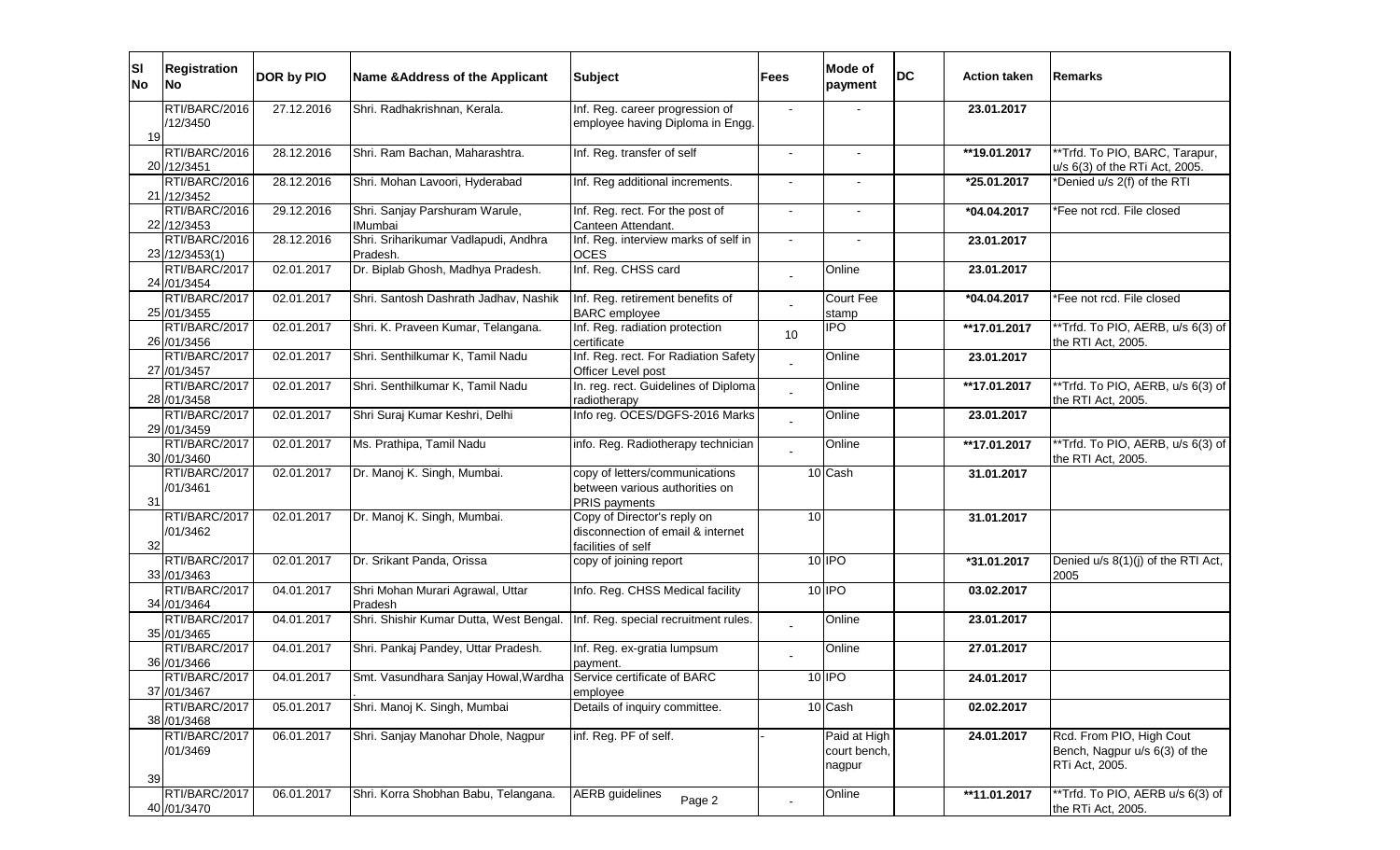| ISI<br><b>No</b> | <b>Registration</b><br><b>No</b> | DOR by PIO | Name & Address of the Applicant                 | <b>Subject</b>                                                    | <b>Fees</b> | Mode of<br>payment              | <b>DC</b> | <b>Action taken</b> | Remarks                                                                                                               |
|------------------|----------------------------------|------------|-------------------------------------------------|-------------------------------------------------------------------|-------------|---------------------------------|-----------|---------------------|-----------------------------------------------------------------------------------------------------------------------|
|                  | RTI/BARC/2017<br>41 /01/3471     | 06.01.2017 | Shri. Padam Kumar Jain, Nagpur                  | Inf. Reg. work contract                                           |             | Paid at DAE                     |           | 02.02.2017          | Rcd. From PIO, DAE u/s 6(3) of<br>the RTi Act, 2005                                                                   |
|                  | RTI/BARC/2017<br>42 /01/3472     | 09.01.2017 | Shri Rudresh Ganganna, Karnataka                | info regd switchover from CPF to<br><b>GPF</b>                    |             | Online                          |           | 07.02.2017          |                                                                                                                       |
|                  | RTI/BARC/2017<br>43 / 01/3473    | 09.01.2017 | Shri Manish Sharma, New Delhi                   | info. Reg. Recruitment of Work<br>Assistant/A                     |             | Online                          |           | 31.01.2017          | Denied u/s 2(f) of the RTI Act,<br>2005.                                                                              |
| 44               | RTI/BARC/2017<br>/01/3474        | 09.01.2017 | Shri A. M. Baskaran, Kalpakkam                  | info regd switchover from CPF to<br><b>GPF</b>                    |             | Paid at<br>BARCF, Kal<br>pakkam |           | 01.02.2017          |                                                                                                                       |
| 45               | RTI/BARC/2017<br>/01/3475        | 09.01.2017 | Shri Madhale Rajendra Dhondiba,<br>Mumbai       | Info. Reg. Ex-BARC employee                                       | 10          | $\overline{1}$                  |           | *07.03.2017         | Letter for fee issued on<br>13.01.2017. Fee received on<br>23.02.2017<br>*Denied u/s 8(1)(j) of the RTI Act,<br>2005. |
|                  | RTI/BARC/2017<br>46 /01/3476     | 09.01.2017 | Shri. Sharad Tiwari, Uttar Pradesh              | Inf. Reg. technology for water<br>purification                    |             | Online                          |           | 31.01.2017          |                                                                                                                       |
|                  | RTI/BARC/2017<br>47 /01/3477     | 10.01.2017 | Shri. Omnath Kumar, Bihar.                      | inf. Reg. Work Assistant<br>examination                           |             | Online                          |           | 06.02.2017          | Partly denied u/s 2(f) of the RTI<br>Act, 2005                                                                        |
|                  | RTI/BARC/2017<br>48 / 01/3478    | 11.01.2017 | Shri. Pravenjit Dash, Tamil Nadu.               | Inf. Reg. guidelines for AQ for<br>Scientific and Technical staff |             | Online                          |           | 31.01.2017          |                                                                                                                       |
|                  | RTI/BARC/2017<br>49 /01/3479     | 11.01.2017 | Shri Ajay Kumar, New Delhi                      | Inf. Reg. OCES/DGFS exam paper                                    |             | Online                          |           | 23.01.2017          |                                                                                                                       |
|                  | RTI/BARC/2017<br>50 /01/3480     | 12.01.2017 | Shri. Manoj K. Singh, Mumbai                    | Inf. Reg. comunication by the dept.                               |             | 10 Cash                         |           | *02.02.2017         | *Denied u/s 8(1)(j) of the RTI Act,<br>2005                                                                           |
|                  | RTI/BARC/2017<br>51 /01/3481     | 13.01.2017 | Shri. Anil Chavan, Mumbai.                      | Inf. Reg. STPT                                                    |             | 10 Cash                         |           | 24.01.2017          |                                                                                                                       |
|                  | RTI/BARC/2017<br>52 /01/3482     | 13.01.2017 | Shri. Anil Chavan, Mumbai.                      | Inf. Re.g status of Work Assistant<br>exam                        |             | 10 Cash                         |           | 09.02.2017          |                                                                                                                       |
|                  | RTI/BARC/2017<br>53 /01/3483     | 16.01.2017 | Shri. Raveendra Shankar Ghodke, A<br>urangabad. | Inf. Reg. BARC employee                                           |             | 10 IPO                          |           | *14.02.2017         | *Denied u/s $8(1)(j)$ & $7(9)$ of the<br>RTI Act, 2005                                                                |
|                  | RTI/BARC/2017<br>54 /01/3484     | 17.01.2017 | Shri. Kani Karuppasamy V, Tamil Nadu            | Details of BARC employee                                          |             | Online                          |           | 15.02.2017          |                                                                                                                       |
|                  | RTI/BARC/2017<br>55 /01/3485     | 17.01.2017 | Shri. Rajendra Bhagwan Bahot, Mumbai            | Inf. Reg. disciplinary action against<br>self.                    |             | 10 Cash                         |           | 14.02.2017          |                                                                                                                       |
|                  | RTI/BARC/2017<br>56 /01/3486     | 17.01.2017 | Shri. M. C. Goel, Mumbai                        | Inf. Reg. facilities given to<br><b>BARCOA</b>                    |             | 10 Cash                         |           | 27.01.2017          | Partly denied u/s 8(1)(j) of the<br>RTi Act, 2005.                                                                    |
|                  | RTI/BARC/2017<br>57 /01/3487     | 19.01.2017 | Shri. Manoj K. Singh, Mumbai                    | Inf. Reg. BARC employee                                           |             | 10 Cash                         |           | *31.01.2017         | *Denied u/s $8(1)(j)$ & $7(9)$ of the<br>RTI Act, 2005                                                                |
|                  | RTI/BARC/2017<br>58 /01/3488     | 19.01.2017 | Shri. Jay K. Shah, Mumbai.                      | Inf. Reg. DPS tender                                              |             | 10 IPO                          |           | $*20.01.2017$       | **Trfd. To PIO, DPS u/s 6(3) of<br>the RTI Act, $2005$ .                                                              |
|                  | RTI/BARC/2017<br>59 /01/3489     | 20.01.2017 | Shri. Vajjiparthi Srinivas,<br>Vishakhapatnam   | Inf. Reg. activities pertaining to<br>NCCCM, Hyderabad            |             | 10 IPO                          |           | 17.02.2017          | Partly denied u/s 7(9) of the RTI<br>Act, 2005.                                                                       |
|                  | RTI/BARC/2017<br>60 /01/3490     | 20.01.2017 | Shri Manoj Krishna Tarale, Pune                 | Inf. Reg. MSMED act.                                              | Online      | Paid at DAE                     |           | 31.01.2017          | Rcd. From PIO, DAE u/s 6(3) of<br>the RTI Act, 2005.                                                                  |
|                  | RTI/BARC/2017<br>61 /01/3491     | 23.01.2017 | Shri. Pankaj Kumar, Uttar Pradesh               | Inf. Reg. advertisement for CAT-I<br>trainee                      |             | Online                          |           | 15.02.2017          |                                                                                                                       |
|                  | RTI/BARC/2017<br>62 /01/3492     | 23.01.2017 | Shri. Senthilkumar K, Tamil Nadu                | Inf. Reg. RSO Medical Officer<br>examination.<br>Page 3           |             | Online                          |           | 22.02.2017          |                                                                                                                       |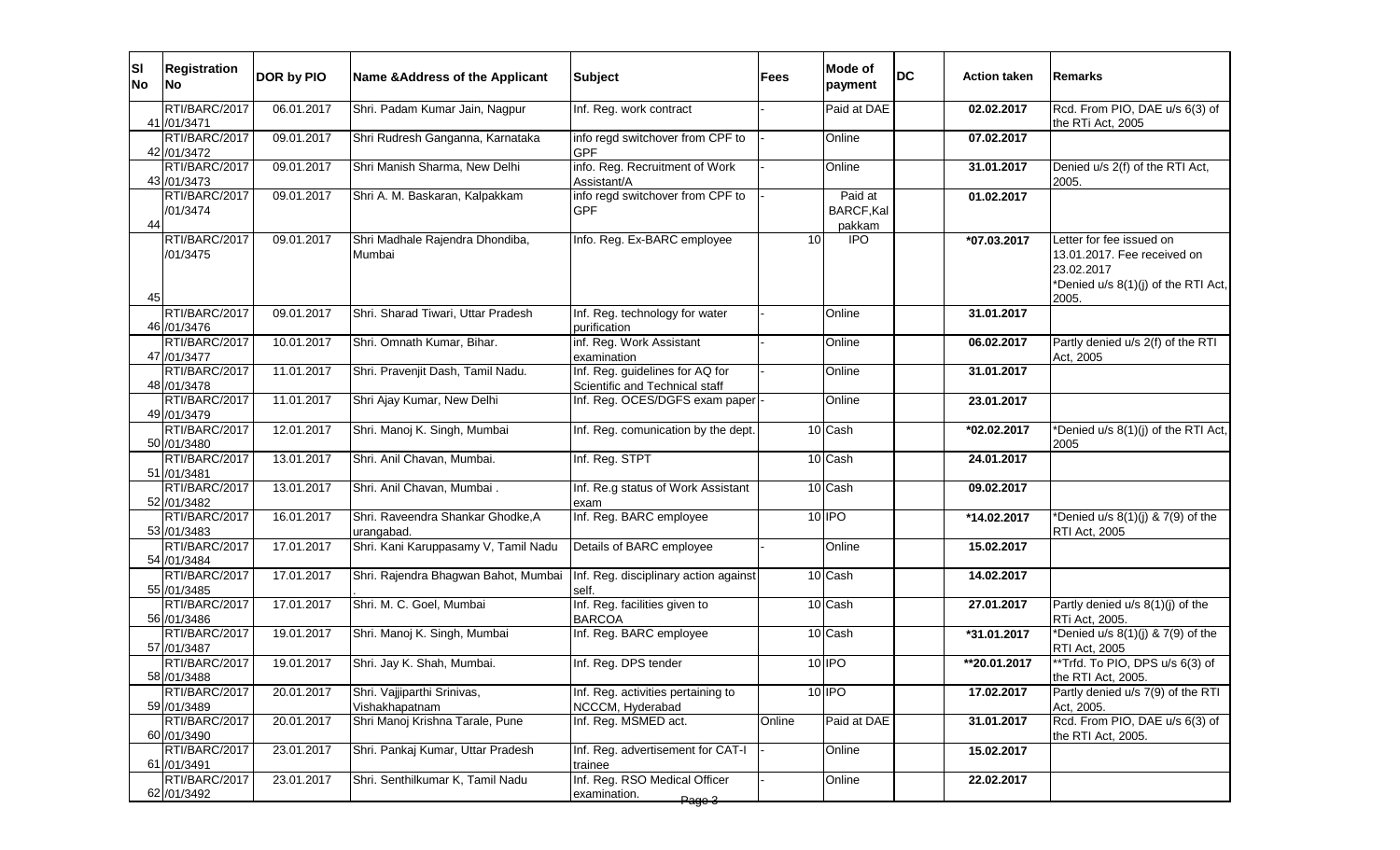| ΙSΙ<br><b>No</b> | <b>Registration</b><br>No                              | DOR by PIO               | Name & Address of the Applicant                                       | <b>Subject</b>                                                           | <b>Fees</b> | Mode of<br>payment | <b>DC</b> | <b>Action taken</b>       | Remarks                                            |
|------------------|--------------------------------------------------------|--------------------------|-----------------------------------------------------------------------|--------------------------------------------------------------------------|-------------|--------------------|-----------|---------------------------|----------------------------------------------------|
|                  | RTI/BARC/2017<br>63 /01/3493                           | 23.01.2017               | Shri. Mohandas Harris, Kerala.                                        | Inf. Reg. TA & DA                                                        |             | 10 IPO             |           | 17.02.2017                |                                                    |
|                  | RTI/BARC/2017<br>64 /01/3494                           | 24.01.2017               | Shri. Pankaj Kumar, Uttar Pradesh                                     | Inf. Reg. APAR assessments                                               |             | Online             |           | 17.02.2017                |                                                    |
|                  | RTI/BARC/2017<br>65 /01/3495                           | 24.01.2017               | Shri. Amal Sam Sunny, Kollam                                          | Inf. Reg. career progression in<br><b>BARC</b>                           |             | 10 IPO             | 18        | 17.02.2017                | DC rcd. And documents provided                     |
|                  | RTI/BARC/2017<br>66 /01/3495(a)                        | 24.01.2017               | Shri. Ram Bachan, Maharashtra.                                        | Inf. Reg. transfer of self                                               |             | Online             |           | 22.02.2017                |                                                    |
|                  | RTI/BARC/2017<br>67 /01/3496                           | 25.01.2017               | Shri Manoj K Singh, Mumbai.                                           | info. Reg BARC employee                                                  |             | Online             |           | *20.02.2017               | *Denied u/s 8(1)(j) of the RTI Act,<br>2005        |
|                  | RTI/BARC/2017<br>68 /01/3496(a)                        | 25.01.2017               | Shri Manoj K Singh, Mumbai.                                           | info. Reg BARC employee                                                  |             | Online             |           | *22.02.2017               | *Denied u/s 8(1)(j) of the RTI Act,<br>2005        |
|                  | RTI/BARC/2017<br>69 / 01/3497                          | 26.01.2017               | Shri Rajendra Kumar Senpati, Telangana Info reg. OCES/DGFS-2016 Marks |                                                                          |             | Online             |           | 15.02.2017                |                                                    |
|                  | RTI/BARC/2017<br>70 /01/3497(a)                        | 26.01.2017               | Shri. Ramkrishna, Telangana.                                          | Inf. Reg. OCES/DGFS interview<br>marks of self                           |             | Online             |           | 24.02.2017                | Partly denied u/s 8(1)(j) of the<br>RTi Act, 2005. |
|                  | RTI/BARC/2017<br>71 /01/3498                           | 28.01.2017               | Shri L.D. Agarwal, West Bengal                                        | Info. Reg. CVC guidelines on<br>tender                                   |             | 10 IPO             |           | 15.02.2017                |                                                    |
|                  | RTI/BARC/2017<br>72 /01/3499<br>RTI/BARC/2017          | 30.01.2017<br>31.01.2017 | Shri Sonu Kumar, West Bengal<br>Shri Mittapally Pradeep Kumar, New    | Inf. Reg. OCES/DGFS eligibility                                          |             | Online<br>Online   |           | 28.02.2017<br>*24.02.2017 | *Denied u/s 2(f) of the RTi Act,                   |
|                  | 73 /01/3500<br>RTI/BARC/2017                           | 31.01.2017               | Delhi                                                                 | info. Reg. money spend on power<br>generation<br>Info. Reg. APAR of self |             | 10 Cash            |           | 01.03.2017                | 2005.                                              |
|                  | 74 /01/3501<br>RTI/BARC/2017 01.02.2017                |                          | Shri Jiya Lal, Mumbai                                                 | Info. Reg. APAR grade                                                    |             | Online             |           | 28.02.2017                |                                                    |
|                  | 75 /02/3502<br>RTI/BARC/2017 01.02.2017                |                          | Shri Vivek Yadav, Maharashtra                                         | requirement for promotion<br>Info. Reg. Direct recruitment of            |             | Online             |           | 28.02.2017                |                                                    |
|                  | 76 /02/3503<br>RTI/BARC/2017 01.02.2017                |                          | Shri Vineeth, Kerala                                                  | TO/C<br>Info reg. various service dealt in                               |             | Online             |           | 24.02.2017                |                                                    |
|                  | 77 /02/3504<br>RTI/BARC/2017 02.02.2017                |                          | Ms. Nidhi Gupta, Maharashtra                                          | <b>BARC</b><br>Info. Reg. norms of Sister in                             |             | 10 Cash            |           | 03.03.2017                |                                                    |
|                  | 78 /02/3505<br>RTI/BARC/2017 06.02.2017                |                          | Mrs. Madhavi H. Desai, Mumbai                                         | Charge<br>Info. Reg. circulars issued by                                 |             | 10 IPO             |           | 24.02.2017                |                                                    |
|                  | 79 /02/3506<br>RTI/BARC/2017 06.02.2017                |                          | Shri G. Ramkrishnan, Kerala<br>Shri. Tapan Kumar Mahapatra, West      | AEET in 1967<br>Inf. Reg. candidates recruited with                      |             | Online             |           | 07.03.2017                |                                                    |
|                  | 80 / 02/3507<br>RTI/BARC/2017 02.02.2017               |                          | Bengal.                                                               | qual. MSc (IT)<br>Details for official travel.                           |             | Online             |           | 03.03.2017                |                                                    |
|                  | 81 /02/3508<br>RTI/BARC/2017 03.02.2017                |                          | Shri, Vivek Yadav, Mumbai<br>Shri. Tapan Kumar Mahapatra, West        | Inf. Reg. candidates recruited with                                      |             | Online             |           | 24.02.2017                |                                                    |
|                  | 82 /02/3509<br>RTI/BARC/2017 03.02.2017                |                          | Bengal.<br>Shri. Vineeth, Kerala.                                     | qual. MSc (IT)<br>Details reg recruitment process of                     |             | Online             |           | 03.03.2017                | Partly denied u/s 7(9) of the RTI                  |
|                  | 83 /02/3510<br>RTI/BARC/2017 06.02.2017<br>84 /02/3511 |                          | Shri. Kesa Eshwar Chand, Telangana.                                   | TO/C<br>Inf. Reg. OCES/DGFS 2009 to<br>2016                              |             | Online             |           | 06.03.2017                | Act, 2005.                                         |
|                  | RTI/BARC/2017 06.02.2017<br>85 /02/3512                |                          | Shri. Anurag Anand, New Delhi                                         | Details of scientists died unnatural<br>deaths                           |             | Online             |           | 06.03.2017                | Partly denied u/s 8(1)(d) of the<br>RTI Act, 2005. |
|                  | RTI/BARC/2017 07.02.2017<br>86 / 02/3513               |                          | Shri. Prathamesh Sunil Kadam, Mumbai                                  | Inf. Reg. BARC employee                                                  |             | 10 IPO             |           | 17.02.2017                |                                                    |
|                  |                                                        |                          |                                                                       | Page 4                                                                   |             |                    |           |                           |                                                    |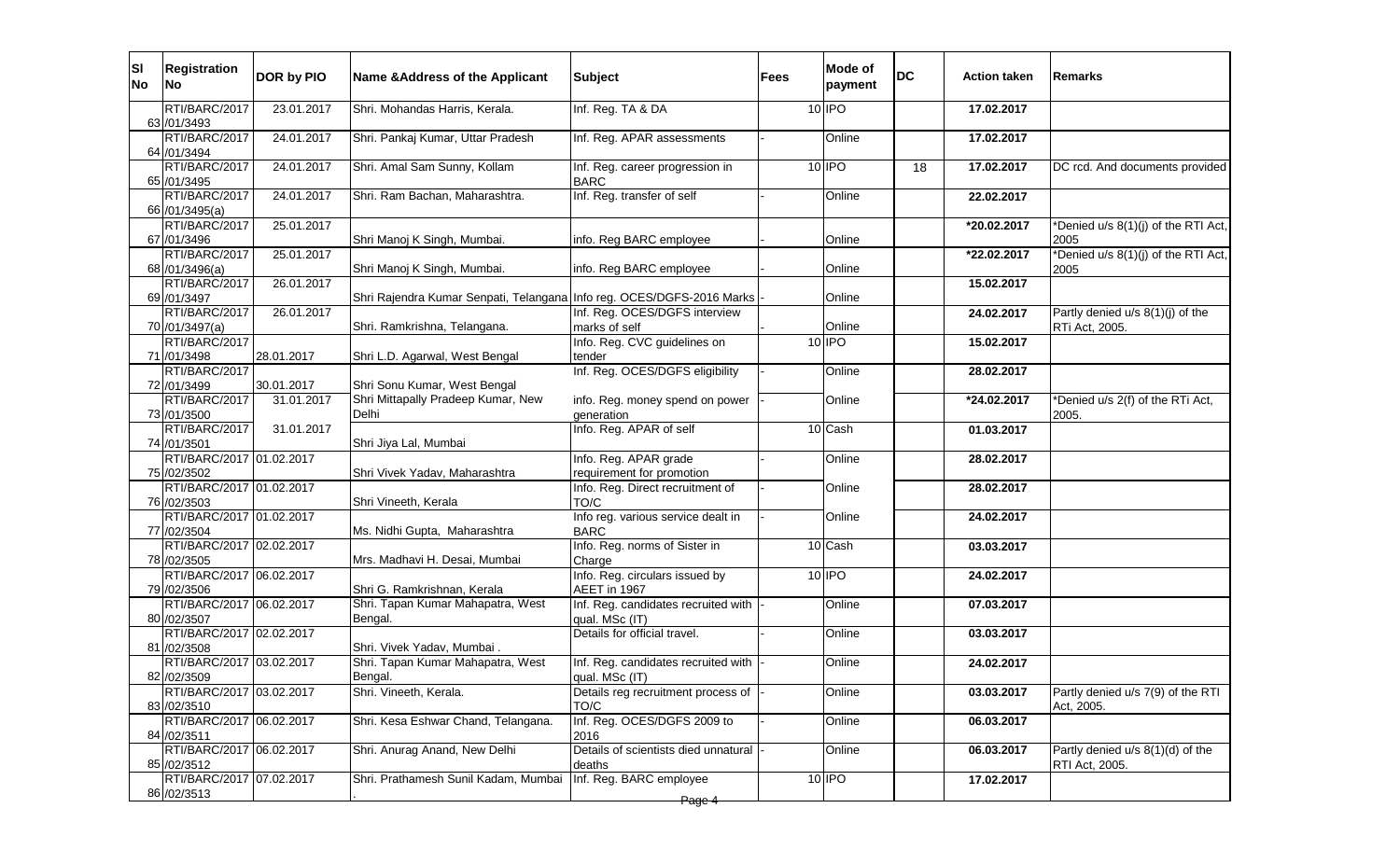| ΙSΙ<br><b>No</b> | <b>Registration</b><br>No                 | DOR by PIO | Name & Address of the Applicant                | <b>Subject</b>                                                                    | <b>Fees</b> | Mode of<br>payment        | <b>DC</b> | <b>Action taken</b>  | <b>Remarks</b>                                                   |
|------------------|-------------------------------------------|------------|------------------------------------------------|-----------------------------------------------------------------------------------|-------------|---------------------------|-----------|----------------------|------------------------------------------------------------------|
| 87               | RTI/BARC/2017 07.02.2017<br>/02/3514      |            | Shri. Himanshu, Rajasthan.                     | Inf. Reg. question paper, answer<br>keys and cut off marks of<br>OCES/DGFS-2017   |             | Online                    |           | 17.02.2017           |                                                                  |
|                  | RTI/BARC/2017 08.02.2017<br>88 /02/3515   |            | Shri. Jayanthi G, Tamil Nadu.                  | Inf. Reg. rectt rules for TO/C, SA/B -<br>and Tech/B                              |             | Online                    |           | 03.03.2017           | Partly denied u/s 8(1)(d) of the<br>RTI Act, 2005.               |
|                  | RTI/BARC/2017 10.02.2017<br>89 /02/3516   |            | Shri. Chandrakant Ray, Madhya<br>Pradesh.      | Inf. Reg. marks obtained by self in<br>OCES/DGFS-2016                             |             | Online                    |           | 10.03.2017           | DC rcd. And documents provided                                   |
|                  | RTI/BARC/2017 10.02.2017<br>90 /02/3517   |            | Shri. Vineeth Francis, Kerala.                 | Inf. Reg. marks obtained by self in<br>TO/C                                       |             | Online                    |           | 06.03.2017           |                                                                  |
| 91               | RTI/BARC/2017 10.02.2017<br>/02/3518      |            | Shri. Oma ShankarOdisha.                       | Inf. Reg. approval of paramedical<br>course in Nuclear Medicine<br>Technology.    |             | Online                    |           | 06.03.2017           |                                                                  |
| 92               | RTI/BARC/2017 13.02.2017<br>/02/3519      |            | Shri. Manoj K. Singh, Mumbai                   | copy of letters/communications<br>between various authorities on<br>PRIS payments |             | Online                    |           | 09.03.2017           | Rcd. From PIO, AERB u/s 6(3) of<br>the RTI Act, 2005.            |
|                  | RTI/BARC/2017 14.02.2017<br>93 /02/3520   |            | Shri. Balamurugan D, Tamil Nadu.               | Inf. Reg. tech. for treatment of<br>wastes.                                       |             | Online                    |           | 14.03.2017           |                                                                  |
|                  | RTI/BARC/2017 14.02.2017<br>94 /02/3521   |            | Shri. Gour Dey, West Bengal.                   | Inf. Reg. rect. For the post of SA/B                                              |             | 10 IPO                    |           | 09.03.2017           |                                                                  |
|                  | RTI/BARC/2017 15.02.2017<br>95 /02/3522   |            | Shri. Rangnath H. Jadhav, Mumbai               | Inf. Reg. medical bills of self.                                                  |             | 10 IPO                    |           | 10.03.2017           |                                                                  |
|                  | RTI/BARC/2017 15.02.2017<br>96 /02/3523   |            | Shri. Sudhakar Bhanudas Hiwale,<br>Mumbai      | Inf. Reg. Director post                                                           |             | 10 IPO                    |           | 06.03.2017           |                                                                  |
|                  | RTI/BARC/2017 15.02.2017<br>97 /02/3524   |            | Shri. Mayur Atmaram Shingare,<br>Maharashtra.  | Inf. Re.g courses eligible for<br><b>OCES 2017</b>                                |             | Online                    |           | 28.02.2017           | Partly denied u/s 2(f) of the RTI<br>Act, 2005.                  |
|                  | RTI/BARC/2017 15.02.2017<br>98 /02/3525   |            | Shri. Rajendra Bhagwan Bahot, Mumbai           | Inf. Related to disciplinary<br>proceedings against self.                         |             | 10 Cash                   |           | *06.03.2017          | *Denied u/s 2(f) of the RTI Act,<br>2005.                        |
|                  | RTI/BARC/2017 15.02.2017<br>99 /02/3526   |            | Shri. Kailash Kumar Pareek, Rajasthan.         | Inf. Reg. bond payment of self                                                    |             | Online                    |           | 17.03.2017           | Partly denied u/s 2(f) of the RTI<br>Act, 2005                   |
|                  | RTI/BARC/2017 15.02.2017<br>100 /02/3527  |            | Shri. T. Bhavani Shankar Prasad,<br>Hyderabad  | Inf. Reg. TC&TSC                                                                  |             | Paid at NFC               |           | **22.02.2017         | **Trfd. To PIO, VECC, Kolkatta<br>u/s 6(3) of the RTi Act, 2005. |
| 101              | RTI/BARC/2017 17.02.2017<br>/02/3528      |            | Shri. Deepak D. Dalvi, Mumbai                  | Inf. Reg. direct rect. For technical<br>staff.                                    |             | 10 Cash                   |           | 06.03.2017           | Rcd. From PIO, NFC, Hyderabad<br>u/s 6(3) of the RTi Act, 2005.  |
|                  | RTI/BARC/2017 17.02.2017<br>102 /02/3529  |            | Shri. Deepak D. Dalvi, Mumbai                  | Inf. Reg. direct rect. For technical<br>staff.                                    | 10          | Cash                      | 20        | 16.03.2017           | DC rcd. And documents provided                                   |
|                  | RTI/BARC/2017 20.02.2017<br>103 /02/3530  |            | Shri. Alok Kumar, Maharashtra.                 | Inf. Reg marks of self for<br>OCES/DGFS-2012                                      |             | Online                    |           | 15.03.2017           |                                                                  |
|                  | RTI/BARC/2017 20.02.2017<br>104 / 02/3531 |            | Shri. Santosh Kumar Dash,<br>Bhubaneshwar.     | Inf. Reg. promotion rules for BARC<br>employees                                   | 10          | $\overline{1}$            |           | *07.03.2017          | *Denied u/s 2(f) of the RTi Act,<br>2005.                        |
|                  | RTI/BARC/2017 20.02.2017<br>105 /02/3532  |            | Shri. Uttam Kumar Sarkar, Dakshin<br>Dinajpur. | Inf. Reg. Obtainin Ph D. for SO in<br><b>BARC</b>                                 | 10          | $\overline{1}$            |           | 21.03.2017           |                                                                  |
|                  | RTI/BARC/2017 20.02.2017<br>106 /02/3533  |            | Shri Asutosh Chattopadhyay, West<br>Bengal     | Info. Reg. Training certificate                                                   |             | Online                    |           | 22.03.2017           |                                                                  |
|                  | RTI/BARC/2017 20.02.2017<br>107 /02/3534  |            | Shri Pankaj Kumar, UP                          | Info reg. Category-I Trainee                                                      |             | Online                    | 36        | 21.03.2017           | DC rcd. And documents provided                                   |
|                  | RTI/BARC/2017 21.02.2017<br>108 /02/3535  |            | Shri Pradeep Gyandev Mandake,<br>Mumbai        | Info. Reg. BARC Employee<br>Page 5                                                |             | <b>Court Fee</b><br>stamp |           | <b>Under Process</b> |                                                                  |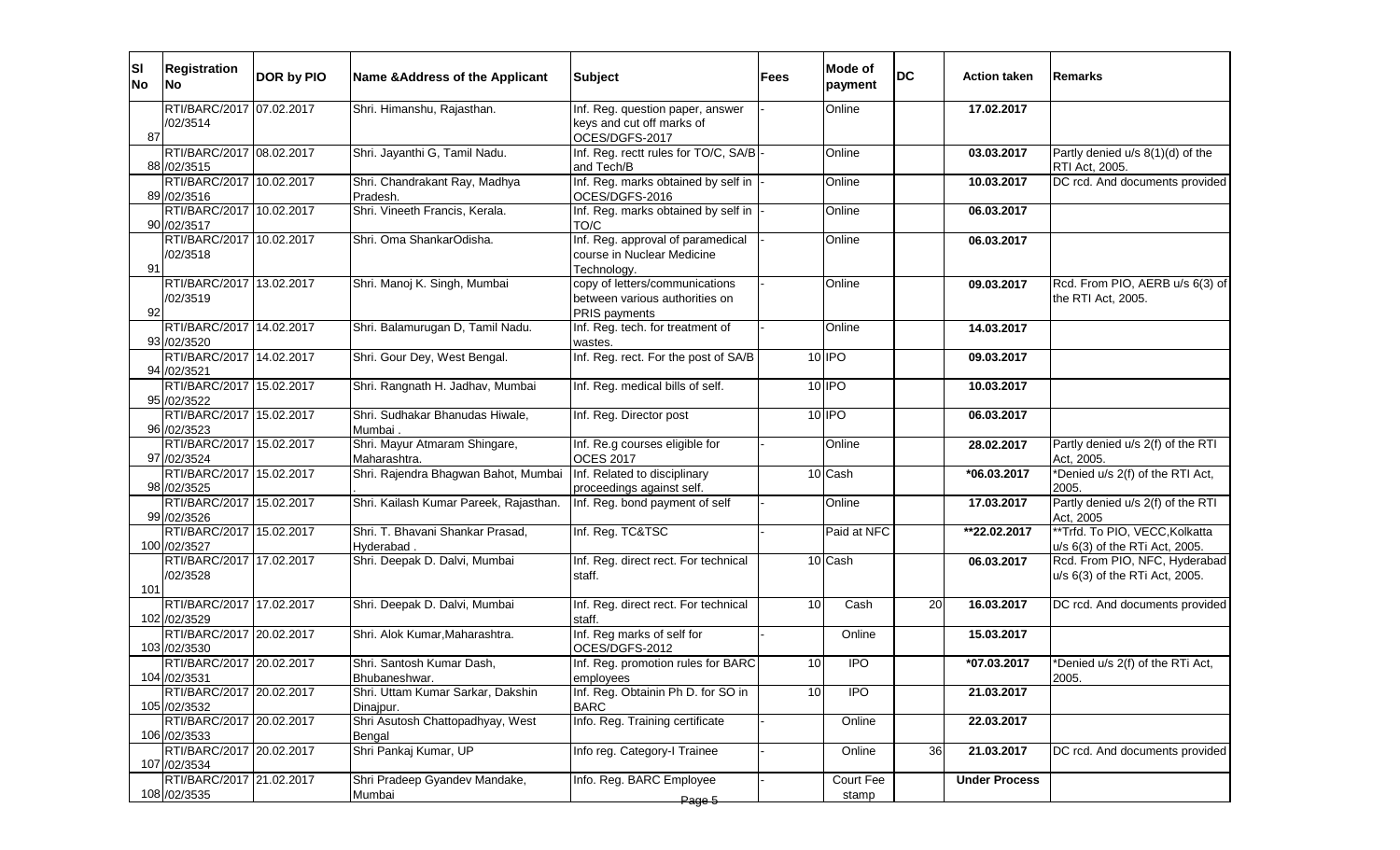| <b>SI</b><br><b>No</b> | <b>Registration</b><br>No l              | DOR by PIO | Name & Address of the Applicant                                                   | <b>Subject</b>                                                     | <b>Fees</b> | Mode of<br>payment        | <b>DC</b> | <b>Action taken</b>     | Remarks                                                                                    |
|------------------------|------------------------------------------|------------|-----------------------------------------------------------------------------------|--------------------------------------------------------------------|-------------|---------------------------|-----------|-------------------------|--------------------------------------------------------------------------------------------|
| 109                    | RTI/BARC/2017 21.02.2017<br>/02/3536     |            | Shri Harbans Singh, House no.<br>3090(LIG), Sector-70, Mohali, Punjab-<br>160 071 | Info. Reg. educational qualification<br>for promotion              |             | Online                    |           | 15.03.2017              |                                                                                            |
|                        | RTI/BARC/2017 23.02.2017<br>110 /02/3537 |            | Smt. Ujwala Pramil Jadhav, Thane                                                  | Info. Reg. BARC Employee                                           |             | $\blacksquare$            |           | <b>Under Process</b>    |                                                                                            |
|                        | RTI/BARC/2017 24.02.2017<br>111 /02/3538 |            | Shri Manoj Tarale, Pune                                                           | Info. Reg. BARC Tender                                             |             | Online                    |           | 24.03.2017              |                                                                                            |
|                        | RTI/BARC/2017 27.02.2017<br>112 /02/3539 |            | Shri Prafull Kumar Sharma, New Delhi                                              | Info. OCES/DGFS Cut off marks                                      |             | Online                    |           | 23.01.2017              |                                                                                            |
|                        | RTI/BARC/2017 27.02.2017<br>113 /02/3540 |            | Shri Charu Agarwal, Uttar Pradesh                                                 | Info. Reg. OCES/DGFS previous<br>years question papers             |             | Online                    |           | *08.03.2017             | *Denied u/s 8(1)(d) of the RTI<br>Act, 2005.                                               |
|                        | RTI/BARC/2017 27.02.2017<br>114 /02/3541 |            | Shri Shashikant Singh, Maharashtra                                                | Info. Reg. advertisement issued by<br>Department                   | 10          | <b>IPO</b>                |           | *29.03.2017             | *Denied u/s 7(9) of the RTi Act,<br>2005.                                                  |
|                        | RTI/BARC/2017 28.02.2017<br>115 /02/3542 |            | Shri Adya Prasad Mishra, Maharashtra                                              | Inf. Reg. self                                                     |             | Online                    | 14        | 30.03.2017              | DC rcd. And documents provided                                                             |
| 116                    | RTI/BARC/2017 01.03.2017<br>/03/3543     |            | Shri HP Meena, Rajasthan                                                          | Info. Reg. DQE Exam                                                |             | Paid at<br>HWB,<br>Mumbai |           | 21.03.2017              | Rcd. From PIO, HWB, Mumbai<br>u/s 6(3) of the RTI Act, 2005<br>pertaining to point NO. (1) |
| 117                    | RTI/BARC/2017 01.03.2017<br>/03/3544     |            | Shri HP Meena, Rajasthan                                                          | info reg. Additional qualification                                 |             | Paid at<br>HWB,<br>Mumbai |           | 31.03.2017              | Rcd. From PIO, HWB, Mumbai<br>u/s 6(3) of the RTI Act, 2005.                               |
| 118                    | RTI/BARC/2017 02.03.2017<br>/03/3545     |            | Smt. Trupti P Kamble, QCS Lab, RUMP<br>Building, UED, BARC, Mumbai-85.            | info. Reg. certified copy of details<br>of complaint filed by self | 10          | cash                      |           | 31.03.2017              |                                                                                            |
|                        | RTI/BARC/2017 02.03.2017<br>119 /03/3546 |            | Shri Vijay H. Rupawate, Mumbai.                                                   | info. Reg. certified copy of details<br>of complaint filed by self | 10          | cash                      |           | 31.03.2017              |                                                                                            |
|                        | RTI/BARC/2017 03.03.2017<br>120 /03/3547 |            | Shri. N. L. Meena, Rajasthan                                                      | Details reg. promotion norms from<br>SA to SO                      | 10          | $\overline{1}$            |           | 27.03.2017              | Partly denied u/s 7(9) of the RTI<br>Act, 2005.                                            |
|                        | RTI/BARC/2017 04.03.2017<br>121 /03/3548 |            | Shri. Vineeth Francis, Kerala.                                                    | Inf. Reg. advt. for the post of TO/C                               |             | Online                    |           | 24.03.2017              |                                                                                            |
|                        | RTI/BARC/2017 04.03.2017<br>122 /03/3549 |            | Shri. Vineeth Francis, Kerala.                                                    | Inf. Reg. marks for self for the post<br>of TO/C                   |             | Online                    |           | 24.03.2017              |                                                                                            |
|                        | RTI/BARC/2017 04.03.2017<br>123 /03/3550 |            | Shri. Vineeth Francis, Kerala.                                                    | Inf. Reg. advt. for the post of TO/C                               |             | Online                    |           | *24.03.2017             | *Denied u/s 2(f) of the RTi Act,<br>2005.                                                  |
|                        | RTI/BARC/2017 04.03.2017<br>124 /03/3551 |            | Shri. Vineeth Francis, Kerala.                                                    | Inf. Reg. advt. for the post of TO/C                               |             | Online                    |           | *24.03.2017             | *Denied u/s 2(f) of the RTi Act,<br>2005.                                                  |
|                        | RTI/BARC/2017 05.03.2017<br>125 /03/3552 |            | Shri. Manoj Krishna Tarale, Pune                                                  | Inf. Reg. TSD tender work                                          |             | Online                    |           | 31.03.2017              |                                                                                            |
|                        | RTI/BARC/2017 05.03.2017<br>126 /03/3553 |            | Shri. Sanjeev Kumar Verma,<br>Uttarakhand.                                        | Inf. Reg. TO/C exam                                                |             | Online                    |           | *23.01.2017             | *Denied u/s 2(f) of the RTI Act,<br>2005.                                                  |
|                        | RTI/BARC/2017 05.03.2017<br>127 /03/3554 |            | Shri. Sanjay Parshuram Warule,<br>Mumbai.                                         | Inf. Reg. advt. for the post of<br>Canteen Attendant               | 10          | $\overline{1}$            |           | 22.03.2017              |                                                                                            |
|                        | RTI/BARC/2017 06.03.2017<br>128 /03/3555 |            | Shri. Vineeth Francis, Kerala.                                                    | Inf. Reg. advt. for the post of TO/C -                             |             | Online                    |           | *24.03.2017             | *Denied u/s 2(f) of the RTi Act,<br>2005.                                                  |
|                        | RTI/BARC/2017 06.03.2017<br>129 /03/3556 |            | Shri. Vineeth Francis, Kerala.                                                    | Inf. Reg. appointment in BARC                                      |             | Online                    |           | *16.03.2017             | *Denied u/s 2(f) of the RTi Act,<br>2005.                                                  |
|                        | RTI/BARC/2017 06.03.2017<br>130 /03/3557 |            | Shri. Vineeth Francis, Kerala.                                                    | Inf. Reg. advt. for the post of TO/C -<br>Page 6                   |             | Online                    |           | $\overline{24.03.2017}$ | *Denied u/s 2(f) of the RTi Act,<br>2005.                                                  |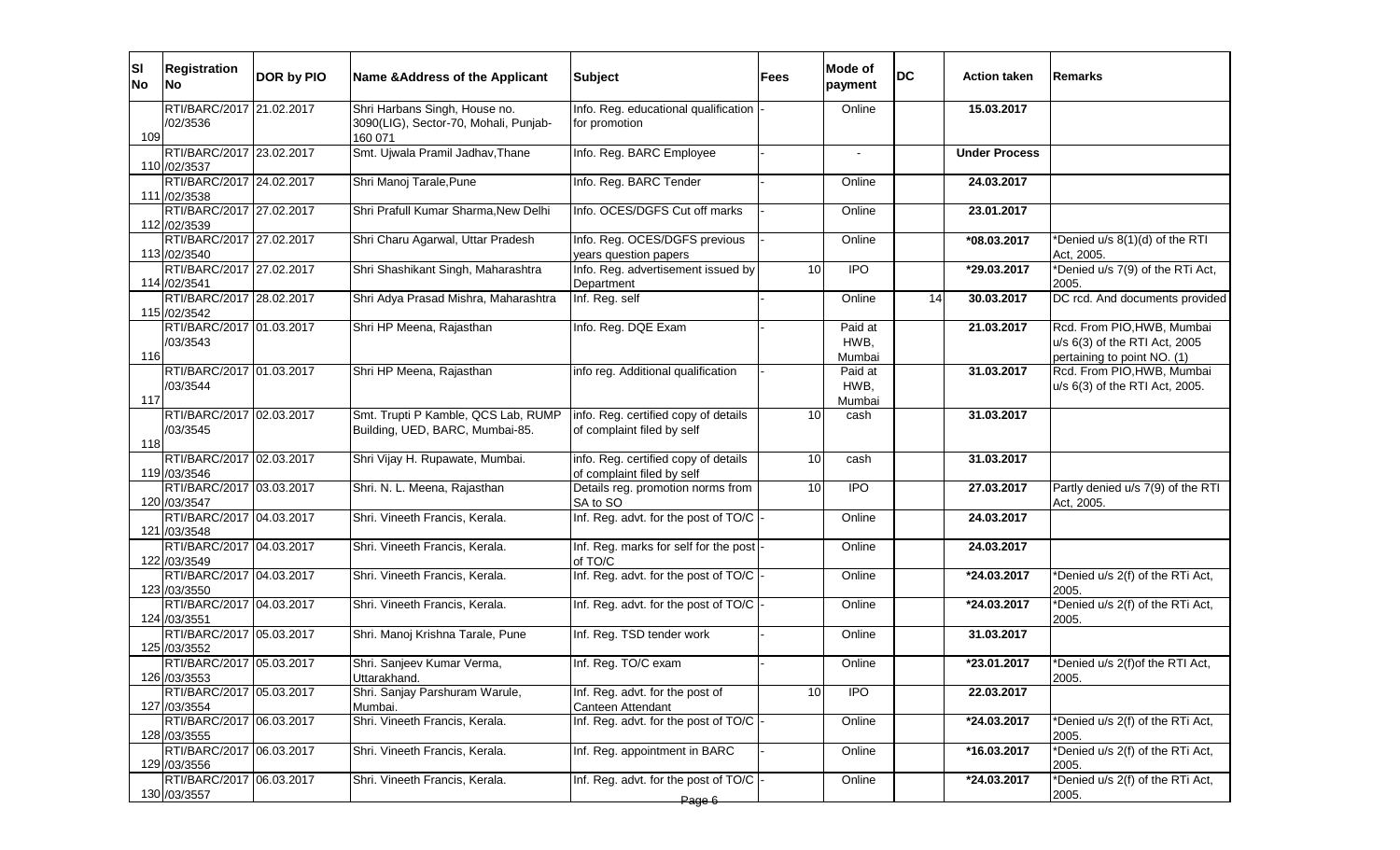| SI <br>No | <b>Registration</b><br>INo.                 | DOR by PIO | Name & Address of the Applicant     | <b>Subject</b>                                                                | Fees | Mode of<br>payment                    | DC | <b>Action taken</b>  | Remarks                                               |
|-----------|---------------------------------------------|------------|-------------------------------------|-------------------------------------------------------------------------------|------|---------------------------------------|----|----------------------|-------------------------------------------------------|
|           | RTI/BARC/2017 06.03.2017<br>131 /03/3558    |            | Shri. Vineeth Francis, Kerala.      | Inf. Reg. TO/C exam                                                           |      | Online                                |    | 24.03.2017           |                                                       |
|           | RTI/BARC/2017 06.03.2017<br>132 /03/3559    |            | Shri. Vineeth Francis, Kerala.      | Inf. Reg. advt. for the post of TO/C                                          |      | Online                                |    | *24.03.2017          | *Denied u/s 2(f) of the RTi Act,<br>2005.             |
|           | RTI/BARC/2017 06.03.2017<br>133 /03/3560    |            | Shri. Venkatesan R, Tamil Nadu      | Inf. Reg. advt. for the post of TO/C                                          |      | Online                                |    | 31.03.2017           |                                                       |
|           | RTI/BARC/2017 06.03.2017<br>134 /03/3560(a) |            | Smt. Karuna Kamble, Mumbai.         | info. Reg. certified copy of details<br>of complaint filed by self            | 10   | cash                                  |    | <b>Under Process</b> |                                                       |
|           | RTI/BARC/2017 08.03.2017<br>135 /03/3561    |            | Shri. Devarajan S., Rasipuram (TK)  | Inf. Reg. JRF hiked fellowship                                                | 10   | <b>IPO</b>                            |    | 31.03.2017           |                                                       |
|           | RTI/BARC/2017 08.03.2017<br>136 /03/3562    |            | Shri. Manoj Krishna Tarale, Pune    | Inf. Reg. TSD tenders fo rthe year<br>2015-16                                 |      | Online                                |    | 31.03.2017           |                                                       |
|           | RTI/BARC/2017 08.03.2017<br>137 /03/3563    |            | Shri. Manoj Krishna Tarale, Pune    | Inf. Reg. TSD tenders for the year<br>2014-15                                 |      | Online                                |    | <b>Under Process</b> |                                                       |
|           | RTI/BARC/2017 08.03.2017<br>138 /03/3564    |            | Shri. Manoj Krishna Tarale, Pune    | Inf. Reg. TSD tenders for the year<br>2013-14                                 |      | Online                                |    | <b>Under Process</b> |                                                       |
|           | RTI/BARC/2017 08.03.2017<br>139 /03/3565    |            | Shri. Manoj Krishna Tarale, Pune    | Inf. Reg. TSD tenders for the year<br>2012-13                                 |      | Online                                |    | <b>Under Process</b> |                                                       |
|           | RTI/BARC/2017 08.03.2017<br>140 /03/3566    |            | Shri. Manoj Krishna Tarale, Pune    | Inf. Reg. TSD tender                                                          |      | Online                                |    | <b>Under Process</b> |                                                       |
|           | RTI/BARC/2017 08.03.2017<br>141 /03/3567    |            | Shri. Manoj Krishna Tarale, Pune    | Inf. Reg. TSD tender                                                          |      | Online                                |    | <b>Under Process</b> |                                                       |
|           | RTI/BARC/2017 08.03.2017<br>142 /03/3568    |            | Shri. Manoj Krishna Tarale, Pune    | Inf. Reg. TSD tender                                                          |      | Online                                |    | <b>Under Process</b> |                                                       |
|           | RTI/BARC/2017 08.03.2017<br>143 /03/3569    |            | Shri. Manoj Krishna Tarale, Pune    | Inf. Reg. TSD tender                                                          |      | Online                                |    | <b>Under Process</b> |                                                       |
|           | RTI/BARC/2017 08.03.2017<br>144 /03/3570    |            | Shri Vineeth Francis, Kerala        | Info. Reg. TO/C (physics) exam<br>cancellation                                |      | Online                                |    | *27.03.2017          | *Denied u/s 2(f) of the RTI Act,<br>2005.             |
|           | RTI/BARC/2017 08.03.2017<br>145 /03/3571    |            | Shri Vineeth Francis, Kerala        | Info. Reg. TO/C (physics) exam<br>cancellation                                |      | Online                                |    | 27.03.2017           |                                                       |
|           | RTI/BARC/2017 08.03.2017<br>146 /03/3572    |            | Shri Akashdeep Choudhary, Jharkhand | Info. Reg. OCES/DGFS Exam                                                     |      | Online                                |    | <b>Under Process</b> |                                                       |
|           | RTI/BARC/2017 08.03.2017<br>147 /03/3573    |            | Shri Dhondu Ganpat Juwatkar, Mumbai | info. Reg. allegations made<br>against self                                   | 10   | cash                                  |    | <b>Under Process</b> |                                                       |
|           | RTI/BARC/2017 08.03.2017<br>148 /03/3574    |            | Shri Dhondu Ganpat Juwatkar, Mumbai | Info. Reg. enquiry made by<br>women's cell against self                       | 10   | cash                                  |    | <b>Under Process</b> |                                                       |
|           | RTI/BARC/2017 08.03.2017<br>149 /03/3575    |            | Shri Dhondu Ganpat Juwatkar, Mumbai | info. Reg. retirement dues of self                                            | 10   | cash                                  |    | 31.03.2017           |                                                       |
| 150       | RTI/BARC/2017 09.03.2017<br>/03/3576        |            | Shri Nilesh Parab, Mumbai           | Info.reg. direct rect. Of UDC,<br>sanctioned strength of Admin.,<br>S&T staff | 10   | <b>IPO</b>                            |    | <b>Under Process</b> |                                                       |
| 151       | RTI/BARC/2017 09.03.2017<br>/03/3577        |            | Shri Prathamesh Sunil Kadam, Mumbai | Info. Reg. Tech/D post in Dental<br>Dept. of BARC Hospital                    |      | Paid at<br>President's<br>Secretariat |    | <b>Under Process</b> |                                                       |
|           | RTI/BARC/2017 09.03.2017<br>152 /03/3578    |            | Shri Anil Sharma, Jammu and Kashmir | Copy of order/document/letter<br>related to pension benefits                  |      | Online                                |    | **14.03.2017         | **Trfd. To PIO, DAE u/s 6(3) of<br>the RTi Act, 2005. |
|           | RTI/BARC/2017 09.03.2017<br>153 /03/3579    |            | Shri Rahul Gaba, Haryana            | Info. Reg. OCES/DGFS-2016<br>marks & cut off<br>Page 7                        |      | Online                                |    | 31.03.2017           |                                                       |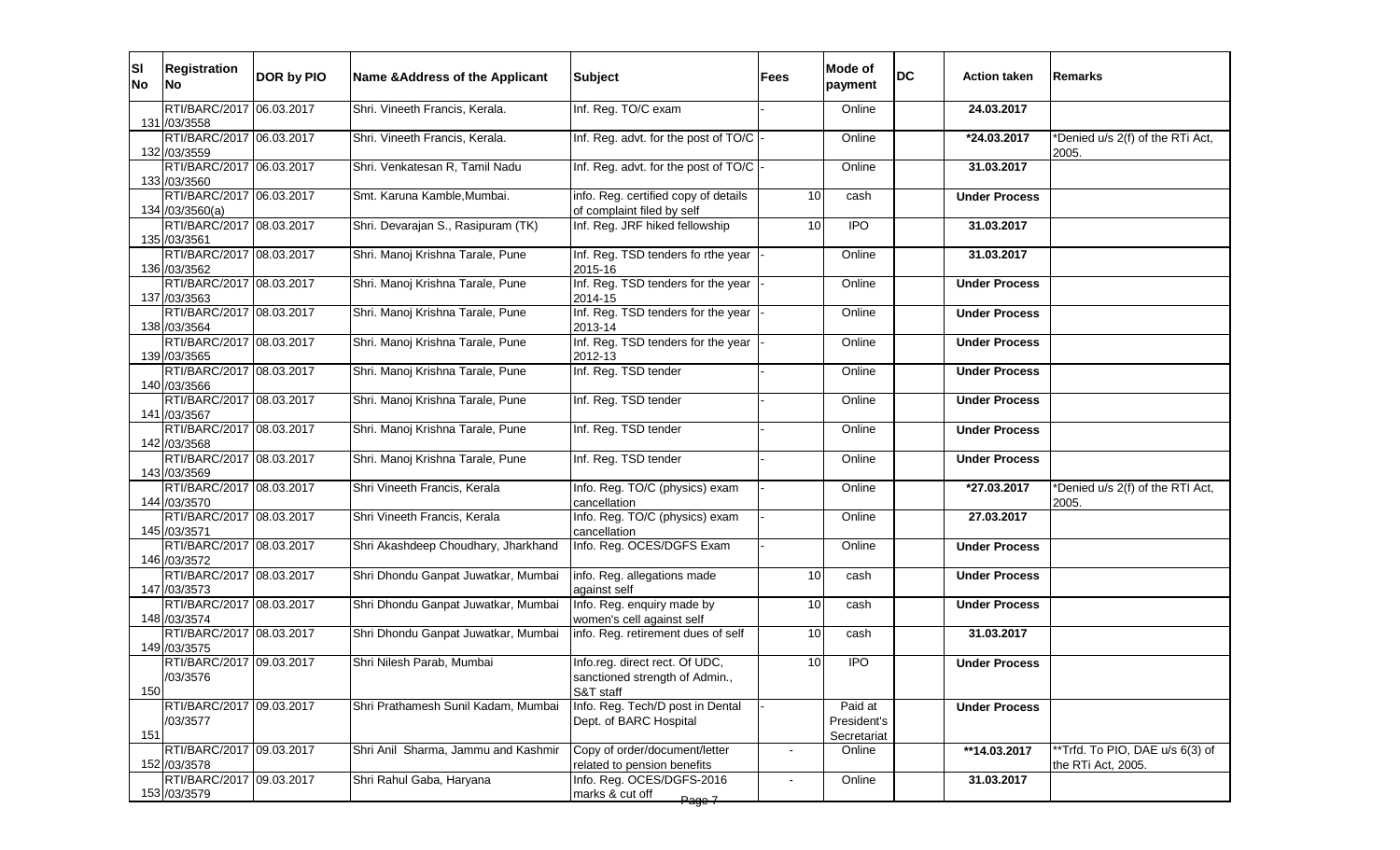| <b>SI</b><br><b>No</b> | <b>Registration</b><br>No l              | DOR by PIO | Name & Address of the Applicant         | <b>Subject</b>                                            | <b>Fees</b>     | Mode of<br>payment | <b>DC</b> | <b>Action taken</b>  | Remarks                                                           |
|------------------------|------------------------------------------|------------|-----------------------------------------|-----------------------------------------------------------|-----------------|--------------------|-----------|----------------------|-------------------------------------------------------------------|
|                        | RTI/BARC/2017 09.03.2017                 |            | Shri Mahesh Thorat, Maharashtra         | Info. Reg. tender                                         |                 | Online             |           | <b>Under Process</b> |                                                                   |
|                        | 154 /03/3580<br>RTI/BARC/2017 10.03.2017 |            | Shri Sanjiban De, Mumbai                | info. Reg. BARCOA Managing                                | 10              | cash               |           | <b>Under Process</b> |                                                                   |
|                        | 155 /03/3581                             |            |                                         | Committee                                                 |                 |                    |           |                      |                                                                   |
|                        | RTI/BARC/2017 14.03.2017                 |            | Smt. Salina Kishore Prajapati, Mumbai   | Inf. Reg. metal samples                                   | $\blacksquare$  | Online             |           | <b>Under Process</b> |                                                                   |
|                        | 156 /03/3582                             |            |                                         |                                                           |                 |                    |           |                      |                                                                   |
|                        | RTI/BARC/2017 15.03.2017<br>157 /03/3583 |            | Shri. Abhinaya Gupta, U. P.             | Inf. Reg. recycling of wastes<br>technology.              | 10              | <b>IPO</b>         |           | <b>Under Process</b> |                                                                   |
|                        | RTI/BARC/2017 14.03.2017                 |            | Shri. Rudresh Ganganna, Karnataka.      | Inf. Reg. S&T staff converted to                          |                 | Online             |           | <b>Under Process</b> |                                                                   |
|                        | 158 /03/3584                             |            |                                         | CPF.                                                      |                 |                    |           |                      |                                                                   |
|                        | RTI/BARC/2017 15.03.2017                 |            | Smt. Vasantha Kumari, Tamil nadu.       | Inf. Reg. recruitment norms.                              | $\blacksquare$  | Online             |           | 31.03.2017           |                                                                   |
|                        | 159 /03/3585<br>RTI/BARC/2017 15.03.2017 |            |                                         |                                                           |                 |                    |           |                      |                                                                   |
|                        | /03/3586                                 |            | Shri. Om Prakash Shastri, U.P.          | Inf. Reg. CHSS facilities for<br>dependent family members |                 | Online             |           | <b>Under Process</b> | Rcd. From PIO, DAE u/s 6(3) of<br>the RTi Act, 2005 pertaining to |
| 160                    |                                          |            |                                         |                                                           |                 |                    |           |                      | pt. No. 4(f)                                                      |
|                        | RTI/BARC/2017 15.03.2017                 |            | Shri. Jiyalal Santuram Singh, Mumbai    | Copy of assessment sheet of self                          | 10              | <b>IPO</b>         |           | <b>Under Process</b> |                                                                   |
|                        | 161 /03/3587                             |            |                                         |                                                           |                 |                    |           |                      |                                                                   |
|                        | RTI/BARC/2017 15.03.2017<br>162 /03/3588 |            | Shri. S. Srinivasan, Kancheepuram dist. | Inf. Reg. medical records of self                         | 10              | <b>IPO</b>         |           | <b>Under Process</b> |                                                                   |
|                        | RTI/BARC/2017 15.03.2017                 |            | Shri. Alind Kumar Mishra, Rajasthan     | Inf. Reg. Promotion rules and                             | 10              | <b>IPO</b>         |           | <b>Under Process</b> |                                                                   |
|                        | 163 /03/3589                             |            |                                         | PRIS (I) SA E to SA F                                     |                 |                    |           |                      |                                                                   |
|                        | RTI/BARC/2017 17.03.2017                 |            | Shir Darshan Parekh, Maharashtra        | info. Reg. cancer causing                                 | $\blacksquare$  | Online             |           | <b>Under Process</b> |                                                                   |
|                        | 164 /03/3590                             |            |                                         | Asbestos and its products                                 |                 |                    |           |                      |                                                                   |
|                        | RTI/BARC/2017<br>165 /03/3591            | 19.03.2017 | Shri Jitendra Satpute, Maharashtra      | Inf. Reg. post of AO III and PPS                          |                 | Online             |           | **24.03.2017         | **Trfd. To PIO, DAE u/s $6(3)$ of<br>the RTi Act, 2005.           |
|                        | RTI/BARC/2017                            |            |                                         | Info. Reg. TC decision on                                 |                 | $\overline{1}$     |           | <b>Under Process</b> |                                                                   |
|                        | 166 /03/3592                             | 20.03.2017 | Shri Amol S. Jadhav, Mumbai             | Scientific Assistant promotion                            | 10 <sup>1</sup> |                    |           |                      |                                                                   |
|                        | RTI/BARC/2017 20.03.2017                 |            | Ms.Chaitravijay, Karnataka              | Info. Reg. risk leave eligibility to                      |                 | Online             |           | <b>Under Process</b> |                                                                   |
|                        | 167 /03/3593<br>RTI/BARC/2017 20.03.2017 |            | Shri Tulsidas Rajaram Parmar, Navi      | Radiographer & Radiologist<br>info reg. BARC employee     |                 | Court Fee          |           |                      |                                                                   |
|                        | 168 /03/3594                             |            | Mumbai                                  |                                                           |                 | stamp              |           | <b>Under Process</b> |                                                                   |
|                        | RTI/BARC/2017 21.03.2017                 |            | Shri Vijay Kumar, Gujarat               | Info. Reg. DPS tender                                     |                 | Online             |           | **24.03.2017         | **Trfd. To PIO, DPS $u/s$ 6(3) of                                 |
|                        | 169 /03/3595                             |            |                                         |                                                           |                 |                    |           |                      | the RTi Act, 2005.                                                |
|                        | RTI/BARC/2017 21.03.2017                 |            | Smt. Sejal Yogesh Nirgude Ahmedabad     | Info. Reg. BARC employee                                  | 10              | <b>IPO</b>         |           | <b>Under Process</b> |                                                                   |
|                        | 170 /03/3596<br>RTI/BARC/2017 21.03.2017 |            | Shri Deepak K Garg, UP                  | info. Reg. indigenuously made                             | 10              | <b>IPO</b>         |           | <b>Under Process</b> |                                                                   |
|                        | 171 /03/3597                             |            |                                         | HEPA filter medium                                        |                 |                    |           |                      |                                                                   |
|                        | RTI/BARC/2017 21.03.2017                 |            | Shri Shivkumar Pandey, Uttar Pradesh    | info. Reg. R-III advt.                                    | 10              | <b>IPO</b>         |           | <b>Under Process</b> |                                                                   |
|                        | 172 /03/3598                             |            |                                         |                                                           |                 |                    |           |                      |                                                                   |
|                        | RTI/BARC/2017 22.03.2017<br>173 /03/3599 |            | Shri Adya Prasad Mishra, Maharashtra    | info. Reg. BARCOA Managing<br>Committee                   |                 | Online             |           | <b>Under Process</b> |                                                                   |
|                        | RTI/BARC/2017 22.03.2017                 |            | Shri Adya Prasad Mishra, Maharashtra    | info. Reg. representation                                 |                 | Online             |           | <b>Under Process</b> |                                                                   |
|                        | 174 /03/3600                             |            |                                         | submitted by self                                         |                 |                    |           |                      |                                                                   |
|                        | RTI/BARC/2017 22.03.2017<br>175 /03/3601 |            | Shri G. Ramakrishnan, Tamil Nadu        | Info. Reg. transfer of self                               |                 |                    |           | <b>Under Process</b> |                                                                   |
|                        | RTI/BARC/2017 23.03.2017                 |            | Shri Asit Kumar, Madhya Pradesh         | info. Reg. AMIE as qualifying                             |                 | Online             |           | <b>Under Process</b> |                                                                   |
|                        | 176 /03/3602                             |            |                                         | degree                                                    |                 |                    |           |                      |                                                                   |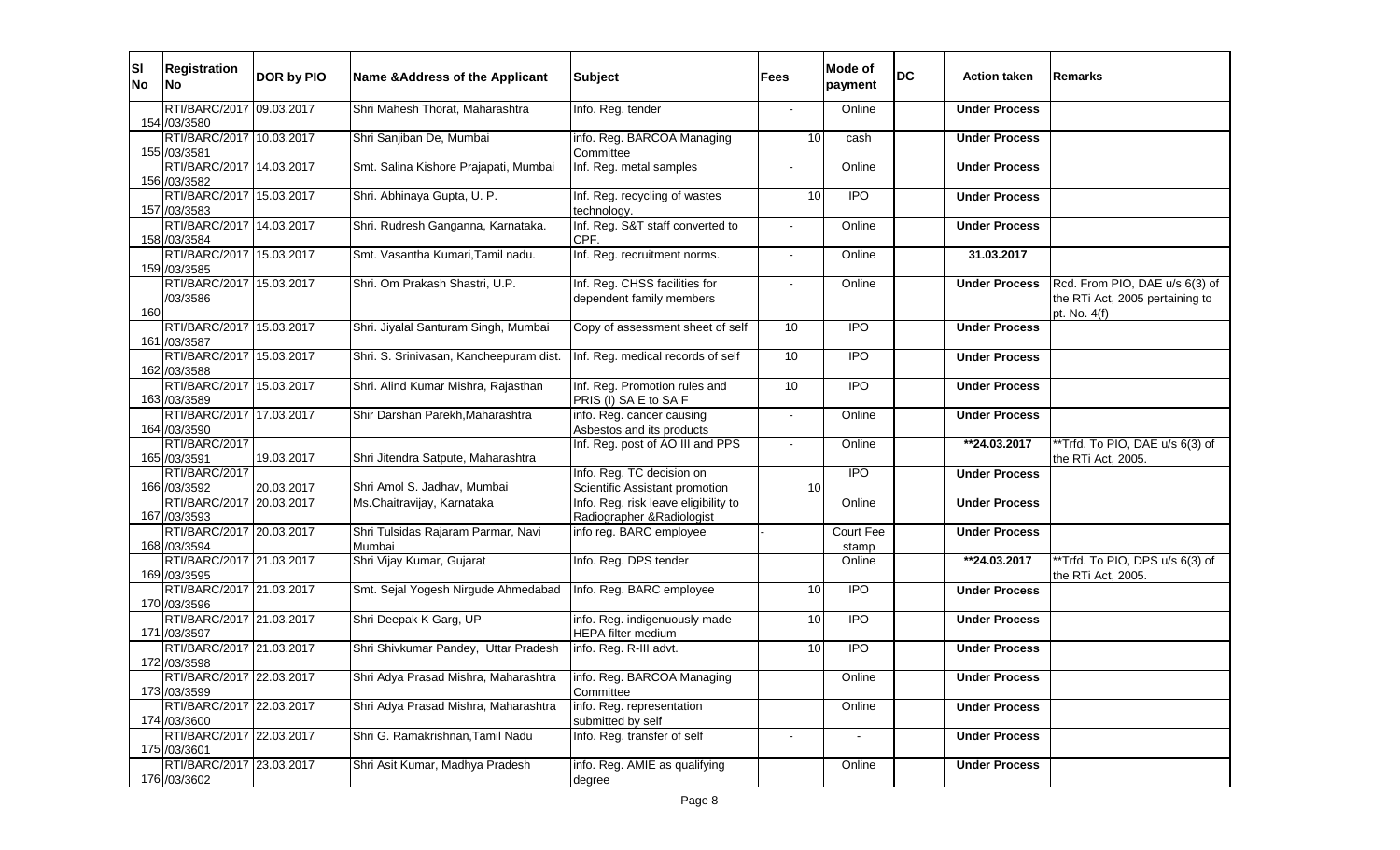| <b>SI</b><br><b>No</b> | <b>Registration</b><br><b>No</b>         | DOR by PIO | Name & Address of the Applicant             | <b>Subject</b>                                                                                               | <b>Fees</b>              | Mode of<br>payment                                                              | <b>DC</b> | <b>Action taken</b>  | <b>Remarks</b>                                                                     |
|------------------------|------------------------------------------|------------|---------------------------------------------|--------------------------------------------------------------------------------------------------------------|--------------------------|---------------------------------------------------------------------------------|-----------|----------------------|------------------------------------------------------------------------------------|
| 177                    | RTI/BARC/2017 23.03.2017<br>/03/3603     |            | Shri G. Sundarrajan, Chennai                | Info. Reg. transfer of self                                                                                  |                          | Paid at DAE                                                                     |           | <b>Under Process</b> | Rcd. From PIO, DAE u/s 6(3) of<br>the RTI Act, 2005 pertaining to<br>pt. No. 1 & 2 |
|                        | RTI/BARC/2017 24.03.2017<br>178 /03/3604 |            | Shri T. Alaguvadivel, Tamil Nadu            | info. Reg. copy of communication,<br>noting etc.                                                             | $\blacksquare$           | Paid at DAE                                                                     |           | <b>Under Process</b> |                                                                                    |
|                        | RTI/BARC/2017 24.03.2017<br>179 /03/3605 |            | Shri Kasanoor Ashok, Andhra Pradesh         | Info. Reg. OCES/DGFS question<br>paper                                                                       | $\overline{\phantom{a}}$ | Paid at DAE                                                                     |           | <b>Under Process</b> |                                                                                    |
| 180                    | RTI/BARC/2017 27.03.2017<br>/03/3606     |            | Shri Pramod Kumar, Delhi                    | Info. Reg.<br>Divyang/disabledependent<br>children of Gov. employee                                          | $\overline{a}$           | Paid at<br>Dept. of<br>Empowerme<br>nt of Person<br>with<br><b>Disabilities</b> |           | <b>Under Process</b> | Rcd. From PIO, DAE u/s 6(3) of<br>the RTI Act, 2005                                |
|                        | RTI/BARC/2017 27.03.2017<br>181 /03/3607 |            | Shri Pradeep Gyandev Mandake,<br>Mumbai     | Info. Reg. BARC Employee                                                                                     | 10                       | <b>IPO</b>                                                                      |           | <b>Under Process</b> |                                                                                    |
|                        | RTI/BARC/2017 27.03.2017<br>182 /03/3608 |            | Smt. Sarala Shendge, Navi Mumbai            | info. Reg. BARC employee                                                                                     | 10                       | $\overline{1}$                                                                  |           | <b>Under Process</b> |                                                                                    |
|                        | RTI/BARC/2017 06.03.2017<br>183 /03/3609 |            | Shri. Suresh Kumar Gopalan Nair,<br>Mumbai. | Inf. Reg. OCES/DGFS-2017                                                                                     |                          | Online                                                                          |           | <b>Under Process</b> |                                                                                    |
|                        | RTI/BARC/2017 15.03.2017<br>184 /03/3610 |            | Shri. Ramaprasad P, Kerala                  | Inf. Reg. job profile of UDC                                                                                 |                          | Online                                                                          |           | <b>Under Process</b> | Rcd. From PIO, DAE pertaining<br>to point No.(1)                                   |
|                        | RTI/BARC/2017 27.03.2017<br>185 /03/3611 |            | Shri Mukesh Khare, Madhya Pradesh           | info. Reg. basic pay of newly<br>appointed SA/C                                                              |                          | Online                                                                          |           | <b>Under Process</b> |                                                                                    |
| 186                    | RTI/BARC/2017 28.03.2017<br>/03/3612     |            | Smt. Jayanthi G, Tamil Nadu                 | info reg. assessment of APAR,<br>record retention schedule, PRIS<br>etc.                                     | $\overline{a}$           | Online                                                                          |           | <b>Under Process</b> |                                                                                    |
|                        | RTI/BARC/2017 29.03.2017<br>187 /03/3613 |            | Shri S J Solomon, Gujarat-                  | info. Reg. member of service<br>organization                                                                 | $\blacksquare$           | Online                                                                          |           | <b>Under Process</b> |                                                                                    |
|                        | RTI/BARC/2017 29.03.2017<br>188 /03/3614 |            | Shri Chiranjit Karmakar, Assam              | Info. Reg. OCES/DGFS cut off<br>marks                                                                        |                          | Online                                                                          |           | <b>Under Process</b> |                                                                                    |
|                        | RTI/BARC/2017 30.03.2017<br>189 /03/3615 |            | Shri P Vijayabhaskara Reddy, Karnataka      | Info. Reg. recruitment of TO/C<br>(physics)                                                                  |                          |                                                                                 |           | <b>Under Process</b> |                                                                                    |
|                        | RTI/BARC/2017 30.03.2017<br>190 /03/3616 |            | Shri Rangnath H Jadhav, Mumbai              | info. Reg. missing claim of medical<br>bill                                                                  | $\blacksquare$           |                                                                                 |           | <b>Under Process</b> |                                                                                    |
|                        | RTI/BARC/2017 31.03.2017<br>191 /03/3617 |            | Smt. Manju Kumari, Delhi.                   | Info. Reg. complaint registered<br>against self                                                              |                          | Online                                                                          |           | <b>Under Process</b> | Rcd. From PIO, DAE u/s 6(3) of<br>the RTI Act, 2005.                               |
| 192                    | RTI/BARC/2017 31.03.2017<br>/03/3618     |            | Shri Manohara Kumar D, Tamil Nadu           | info reg. qualification required for<br>unskilled, skilled, supervisory &<br>executive cadre of organization |                          | Online                                                                          |           | <b>Under Process</b> |                                                                                    |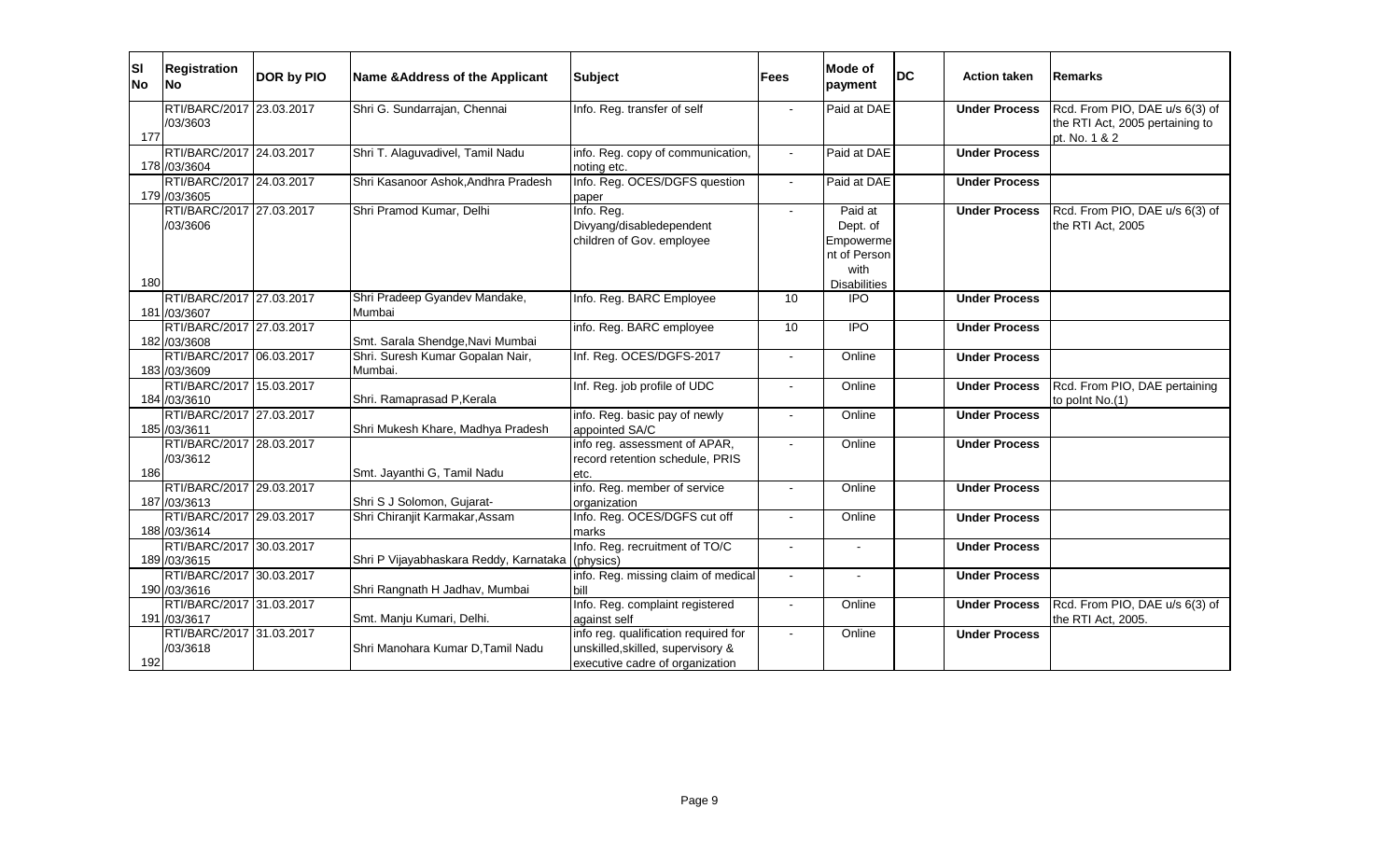## **FIRST APPEAL**

|                  |                           |            | DOR by PIO Name & Address of the Applicant                       | <b>Subject</b>                           | <b>Action taken</b> | <b>Disposal of Appeal</b>                                | <b>Remarks</b> |
|------------------|---------------------------|------------|------------------------------------------------------------------|------------------------------------------|---------------------|----------------------------------------------------------|----------------|
| SI               | <b>Registration</b>       |            |                                                                  |                                          |                     |                                                          |                |
| <b>No</b>        | <b>No</b>                 |            |                                                                  |                                          |                     |                                                          |                |
|                  | RTI/BARC/2016             | 20.10.2016 | Shri. Raghubir Prasad Mathur, New                                | Inf. Reg. CPF to GPF                     | 11.11.2016          | Appeal recd. on 25.11.2016.                              |                |
| $\mathbf 1$      | /10/3354                  |            | Delhi.                                                           |                                          |                     | Disposed of on 06.01.2017                                |                |
|                  | RTI/BARC/2016             | 26.09.2016 | Shri. Tapan Kumar Mahapatra, West Inf. Reg. rect. Of WA/A post.  |                                          | 30.09.2016          | Appeal recd. on 08.12.2016.                              |                |
| 2                | /09/3315                  |            | Bengal.                                                          |                                          |                     | Disposed of on 09.01.2017                                |                |
|                  | RTI/BARC/2016             | 10.10.2016 | Shri. Rahul Sehrawat, Haryana                                    | Inf. Reg. missing device at              | 09.11.2016          | Appeal recd. on 13.12.2016.                              |                |
| 3                | /10/3336                  |            |                                                                  | Nanda Devi hills                         |                     | Disposed of on 25.01.2017.                               |                |
|                  | RTI/BARC/2016             | 21.10.2016 | Shri. P. Parthiban, Tamil Nadu.                                  | Inf. Reg. stipend of self.               | 11.11.2016          | Appeal recd. on 15.12.2016.                              |                |
| 4                | /10/3357                  |            |                                                                  |                                          |                     | Disposed of on 25.01.2017.                               |                |
|                  | RTI/BARC/2016             | 15.11.2016 | Shri. Sunil P Kusare, Mumbai                                     | Inf. Reg. copy of complaint letter       | 01.12.2016          | Appeal recd. on 16.12.2016.                              |                |
| 5                | /11/3388                  |            |                                                                  | against self.                            |                     | Disposed of on 25.01.2017.                               |                |
|                  | RTI/BARC/2016             | 21.10.2016 | Shri. Ram Bachan, Maharashtra.                                   | Seniority list of scientific officers    | 31.10.2016          | Appeal recd. on 22.12.2016.                              |                |
| 6                | /10/3352                  |            |                                                                  |                                          |                     | Disposed of on 25.01.2017.                               |                |
|                  | RTI/BARC/2016             | 27.10.2016 | Shri Ram Bachan, Maharashtra                                     | info. Reg. documents for filling         | 23.11.2016          | Appeal recd. on 22.12.2016.                              |                |
|                  | /10/3366                  |            |                                                                  | up the post(s) of Project                |                     | Disposed of on 03.02.2017                                |                |
| $\overline{7}$   |                           |            |                                                                  | Director, INRPC, NRB, BARC               |                     |                                                          |                |
|                  | RTI/BARC/2016<br>/11/3379 | 07.11.2016 | Shri Ram Bachan, Maharashtra                                     | Inf. Reg. transfer order of self         | 06.12.2016          | Appeal recd. on 22.12.2016.                              |                |
| 8                | RTI/BARC/2016             | 02.12.2016 | Shri. Rahul Sehrawat S/o Narender                                | Inf. Reg. missing device at              | 06.12.2016          | Disposed of on 03.02.2017                                |                |
|                  | /12/3406                  |            | Singh, V. P. O Kharar-Alipur, The &                              | Nanda Devi hills                         |                     | Appeal recd. on 11.01.2017.<br>Disposed of on 22.02.2017 |                |
| $\boldsymbol{9}$ |                           |            | Dist, Hisar, Haryana-125044.                                     |                                          |                     |                                                          |                |
|                  | RTI/BARC/2016             | 07.12.2016 | Shri. Rajesh Shantaram Rediz, B-18, Inf. Reg. medical records of |                                          | 06.01.2017          | Appeal recd. on 01.02.2017.                              |                |
|                  | /12/3417                  |            | sarnath, Anushaktinagar, Mumbai -                                | patients.                                |                     | Disposed of on 17.03.2017                                |                |
| 10               |                           |            | 400 094.                                                         |                                          |                     |                                                          |                |
|                  | RTI/BARC/2016             | 26.12.2016 | Shri. Ram Bachan, Flat No. 3,                                    | Inf. Reg. appointment for the            | 10.01.2017          | Appeal recd. on 01.02.2017.                              |                |
|                  | /12/3445                  |            | Building No. 34, BARC Staff colony,                              | post of Project Director, INRPC,         |                     | Disposed of on 17.03.2017                                |                |
|                  |                           |            | P.O.-TAPP, tarapur, Boisar, District-                            | NRB, BARC, Tarapur.                      |                     |                                                          |                |
|                  |                           |            | Thane, pin - 401 504, Maharashtra.                               |                                          |                     |                                                          |                |
| 11               | RTI/BARC/2016             |            |                                                                  |                                          |                     |                                                          |                |
|                  | /12/3428                  | 13.12.2016 | Shri. Puwar Dhairyapalsinh<br>Narpatsinh, No. 20, Brindavan,     | Inf. Reg. SO/C (Health Physics)<br>post. | 04.01.2017          | Appeal recd. on 13.02.2017.                              |                |
|                  |                           |            | bhavini Township, Anupuram, Pin -                                |                                          |                     | Disposed of on 29.03.2017                                |                |
| 12               |                           |            | 603 127, Tamil Nadu.                                             |                                          |                     |                                                          |                |
|                  | RTI/BARC/2017             | 09.01.2017 | Shri. Sharad Tiwari, C 802,                                      | Inf. Reg. technology for water           | 31.01.2017          | Appeal recd. on 02.02.2017.                              |                |
|                  | /01/3476                  |            | Swagatam Apartments, Plot No C                                   | purification                             |                     | Disposed of on 14.03.2017                                |                |
|                  |                           |            | 58/7, Sector 62, NOIDA, Pin - 201                                |                                          |                     |                                                          |                |
| 13               |                           |            | 301, Uttar Pradesh                                               |                                          |                     |                                                          |                |

**Monthly Report on Implementation of RTI for the period from 01.01.2017 to 17.02.2017**